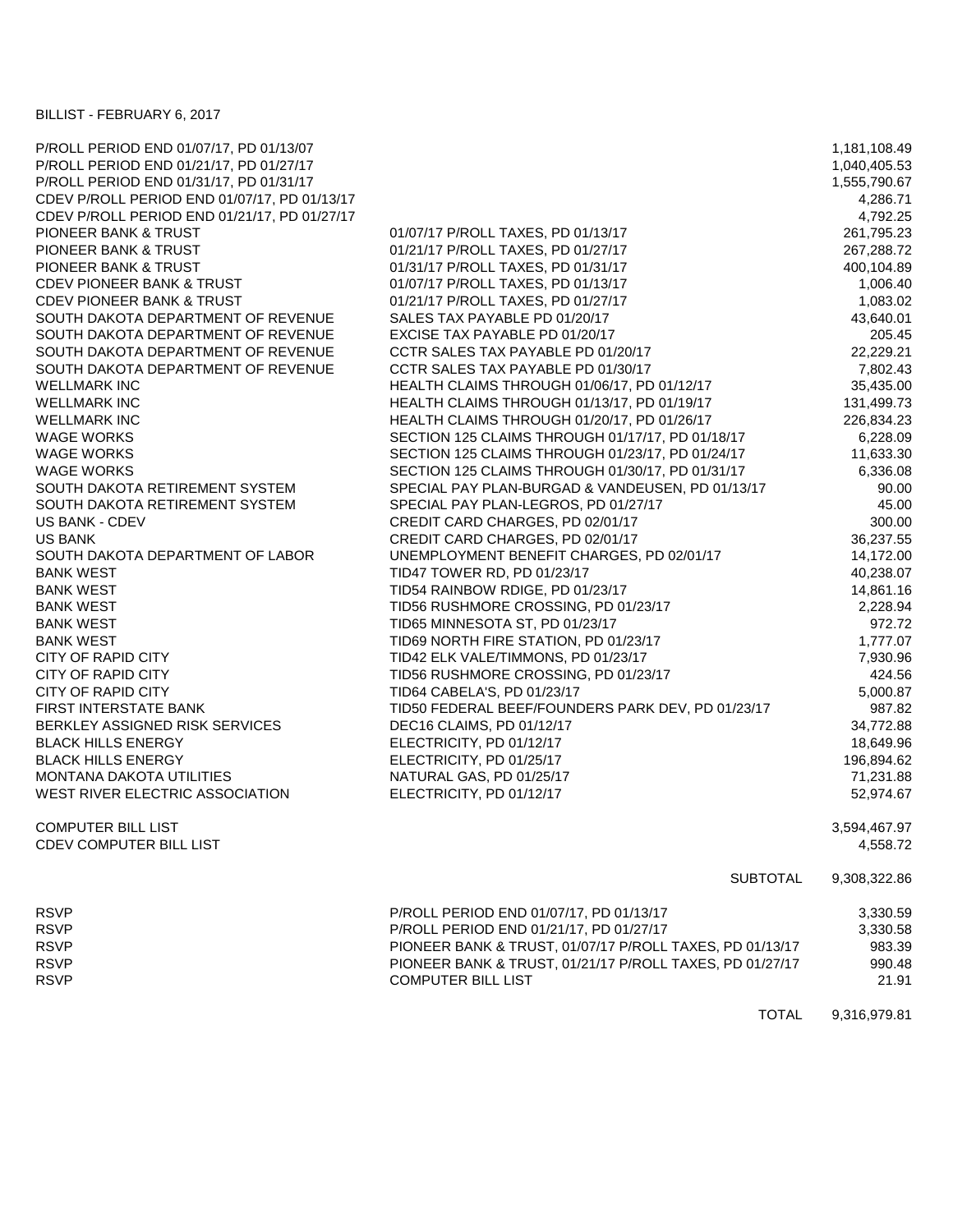## The City of Rapid City Bill List by Vendor - Summary

| <b>Vendor ID</b> | <b>Vendor Name</b>                                     | <b>Amount</b> |
|------------------|--------------------------------------------------------|---------------|
|                  | 5 1ST NATIONAL BANK IN SIOUX FALLS                     | 3723.13       |
|                  | 9 247 SECURITY INC                                     | 330.00        |
|                  | 27 A & A PROPERTY MANAGEMENT                           | 169.67        |
|                  | 37 A & B BUSINESS EQUIPMENT INC                        | 3055.25       |
|                  | 41 A ROYAL FLUSH PORTABLES                             | 575.00        |
|                  | 44 A TO Z SHREDDING                                    | 111.86        |
|                  | 46 A&B WELDING SUPPLY CO INC                           | 2491.39       |
|                  | 49 A + CUSTOM APPAREL & PROMOS                         | 144.00        |
|                  | 6240 A-1 STEAM BROTHERS                                | 100.00        |
|                  | 8823 ABC CARPET CLEANERS                               | 200.00        |
|                  | 79 ACE HARDWARE-EAST                                   | 1367.73       |
|                  | 80 ACE HARDWARE-WEST                                   | 1315.71       |
|                  | 81 ACE STEEL & RECYCLING INC                           | 2348.42       |
|                  | <b>86 ACTION MECHANICAL INC</b>                        | 4120.40       |
|                  | 87 ACTIVE DATA SYSTEMS                                 | 12282.00      |
|                  | 90 ADAMS ISC                                           | 1244.46       |
|                  | 97 ADECCO EMPLOYMENT SERVICES                          | 1450.24       |
|                  | 5413 ADVANCED ENGINEERING & ENVIRONMENTAL SERVICES INC | 502.50        |
|                  | 6173 ADVANCED ENGINEERING & ENVIRONMENTAL SERVICES INC | 21516.72      |
|                  | 137 ALCOPRO INC                                        | 1154.00       |
|                  | 140 ALEX JOHNSON HOTEL                                 | 455.00        |
|                  | 8782 ALEXANDER, KATHY                                  | 15.56         |
|                  | 5882 ALL AROUND CONSTRUCTION INC                       | 94.42         |
|                  | 147 ALL METAL MANUFACTURING INC                        | 75.00         |
|                  | 164 ALSCO INC                                          | 765.50        |
|                  | 8783 ALSDURF, DONNA                                    | 141.02        |
|                  | 8784 AMENDE, SONJA                                     | 48.68         |
|                  | 179 AMERICAN ENGINEERING TESTING INC                   | 19140.55      |
|                  | 183 AMERICAN LEGAL PUBLISHING CORP                     | 395.00        |
|                  | 7143 ANDERSON, MARK                                    | 90.00         |
|                  | 7825 ANIMAL CLINIC OF RAPID CITY                       | 855.20        |
|                  | 257 ARCHITECTURAL SPECIALTIES LLC                      | 263.70        |
|                  | 267 ARMSTRONG EXTINGUISHER SVC. INC.                   | 495.00        |
|                  | 5535 ARROW INTERNATIONAL INC                           | 1660.24       |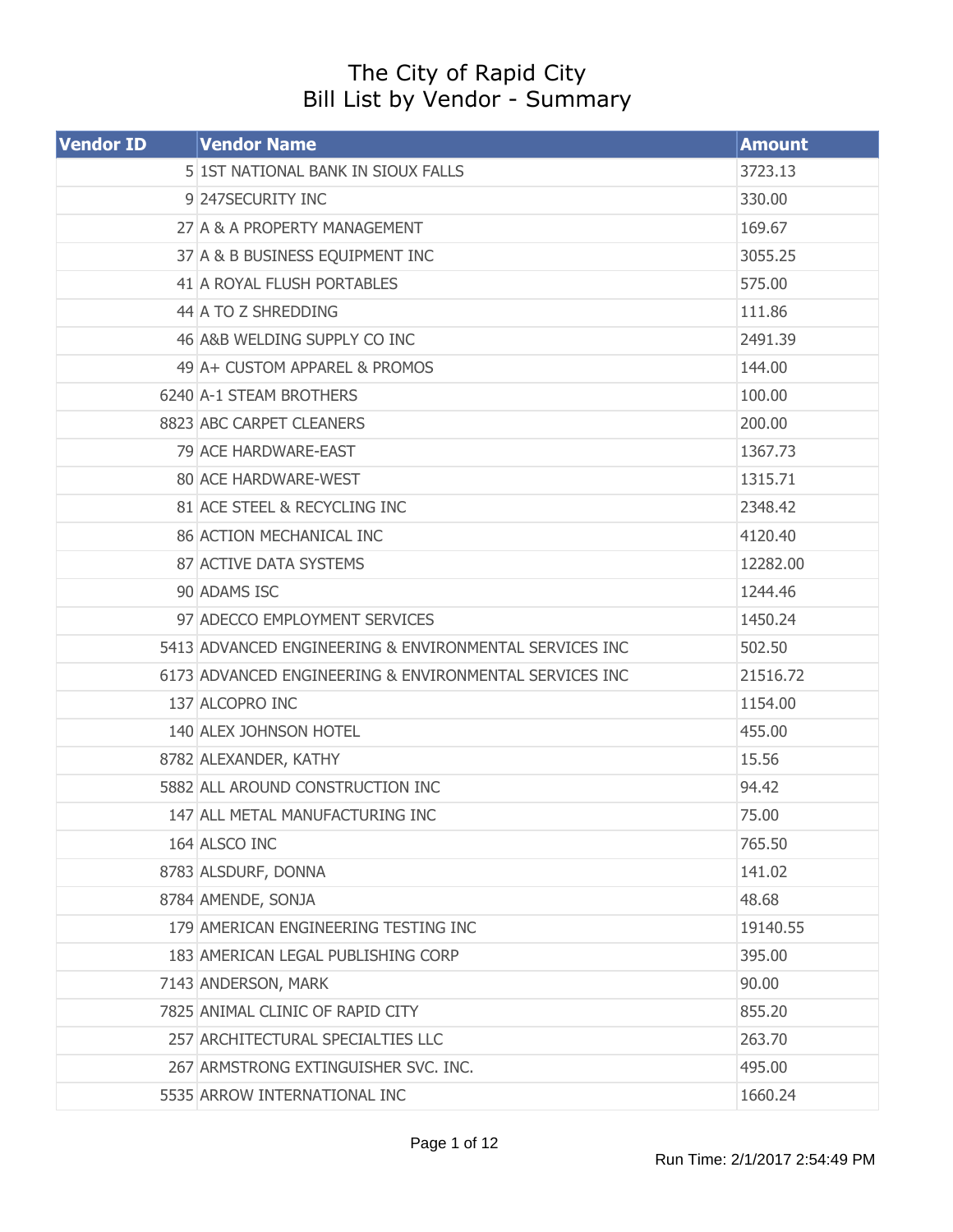| 285 ASCLD/LAB INC                             | 6600.00  |
|-----------------------------------------------|----------|
| 369 BANK WEST INC                             | 63451.76 |
| 384 BARGAIN BARN TIRE & REPAIR                | 33.86    |
| 407 BASLER PRINTING COMPANY INC               | 687.50   |
| 416 BAUDVILLE                                 | 384.58   |
| 510 BERKLEY ASSIGNED RISK SERVICES            | 2956.00  |
| 7144 BERNARD, ANDY                            | 90.00    |
| 7142 BERS LLC                                 | 211.50   |
| 536 BH SERVICES INC                           | 3876.37  |
| 549 BIERSCHBACH EQUIPMENT INC                 | 867.45   |
| 551 BIG D OIL COMPANY                         | 16271.42 |
| 573 BLACK HAWK VANS INC                       | 1207.35  |
| 584 BLACK HILLS BUSINESS SOURCE               | 1033.69  |
| 586 BLACK HILLS CHEMICAL CO INC               | 928,60   |
| 590 BLACK HILLS DOOR SYSTEMS                  | 231.45   |
| 591 BLACK HILLS ELECTRIC COOP                 | 2079.82  |
| 622 BLACK HILLS ENERGY                        | 49034.62 |
| 600 BLACK HILLS HOMEBUILDERS ASSOC            | 525.00   |
| 602 BLACK HILLS INSURANCE                     | 180.00   |
| 637 BLACK HILLS TRUCK & TRAILER INC           | 1154.98  |
| 638 BLACK HILLS URGENT CARE                   | 13550.00 |
| 643 BLACK HILLS WINDOW CLEANING INC           | 431.00   |
| 8785 BOAL, VALERIE                            | 11.61    |
| 691 BOOT BARN INC                             | 1989.38  |
| 692 BORDER STATES ELECTRIC SUPPLY             | 5479.61  |
| 699 BOUND TREE MEDICAL INC                    | 9336.85  |
| 758 BROADCAST MUSIC INC                       | 612.00   |
| 786 BROWNELLS INC                             | 17.45    |
| 787 BROWN'S SMALL ENGINE REPAIR               | 63.80    |
| 812 BUCKS ELECTRIC INC                        | 95.69    |
| 816 BUILDING SERVICES                         | 103.54   |
| 830 BURNS & MCDONNELL ENGINEERING             | 38999.05 |
| 842 BUTLER MACHINERY CO.                      | 972.08   |
| 890 CAREER LEARNING CENTER OF THE BLACK HILLS | 180.00   |
| 905 CARQUEST AUTO PARTS                       | 3510.09  |
| 930 CBCINNOVIS INC                            | 144.00   |
| 931 CBH COOPERATIVE                           | 15013.39 |
| 932 CDW GOVERNMENT INC                        | 65176.78 |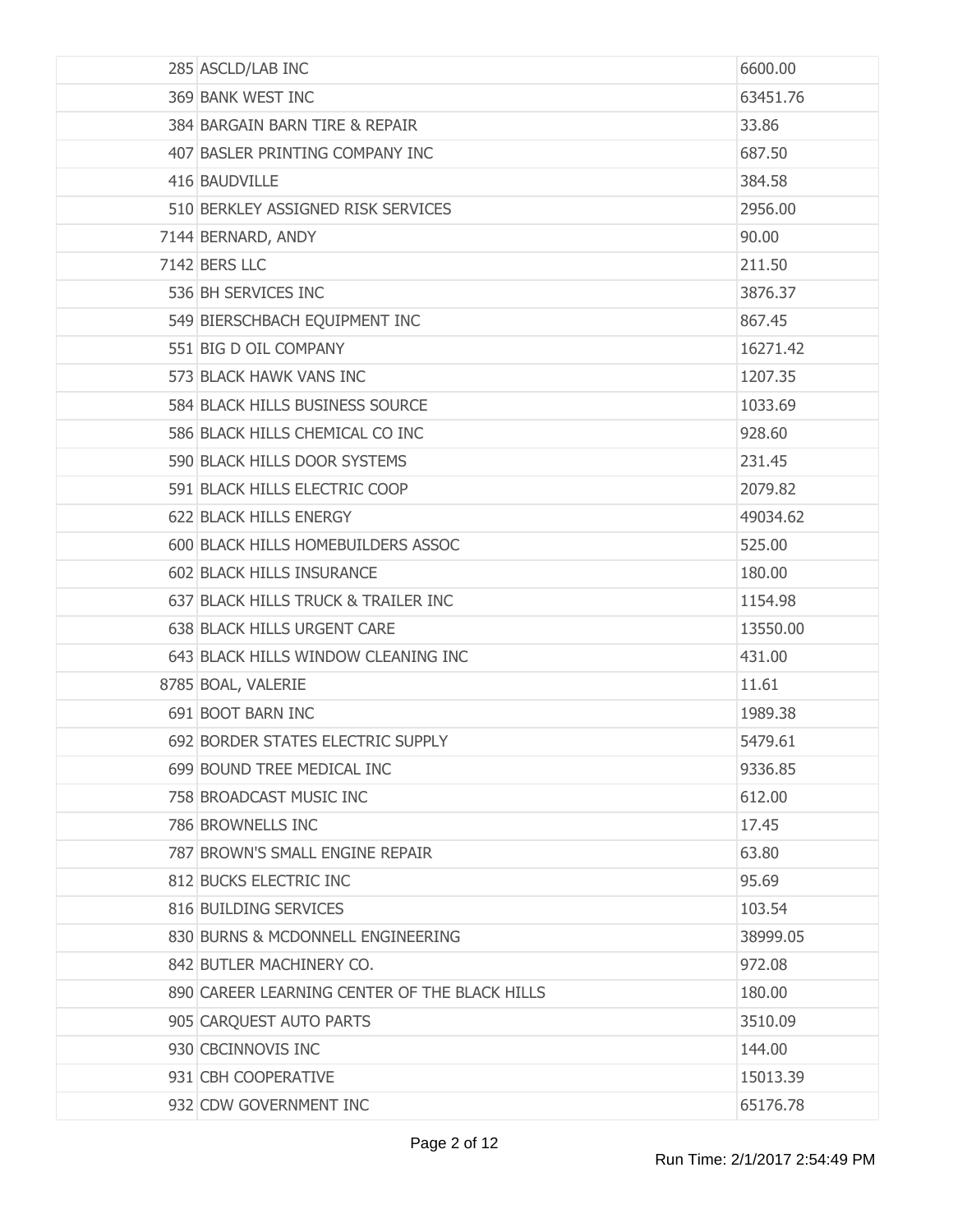| 935 CEDAR SHORES RESORT                     | 509.70   |
|---------------------------------------------|----------|
| 8109 CENTER FOR PRIORITY BASED BUDGETING    | 14500.00 |
| 945 CENTURY BUSINESS PRODUCTS INC           | 370.78   |
| 948 CENTURYLINK                             | 565.55   |
| 7170 CH DIAGNOSTIC & CONSULTING SERVICE INC | 365.00   |
| 977 CHARLIE CHERCUS                         | 90.00    |
| 981 CHIEF SUPPLY                            | 462.45   |
| 788 CHRIS BRUBAKER                          | 225.00   |
| 988 CHRIS SUPPLY COMPANY INC                | 100.68   |
| 8786 CHRISTENSEN, BOBBIE                    | 33.21    |
| 7634 CISCO WEBEX LLC                        | 256.00   |
| 1013 CITY OF RAPID CITY                     | 19449.19 |
| 1040 CLEVELAND GOLF/SRIXON                  | 702.00   |
| 1044 CLIMATE CONTROL SYSTEMS & SERVICE      | 467.76   |
| 1053 COCA-COLA OF THE BLACK HILLS           | 1316.75  |
| 8787 CODY, KENNETH                          | 44.80    |
| 8777 CONRAD, REX OR CATHLEEN                | 26335.00 |
| 1106 CONRAD'S BIG C SIGNS                   | 197.61   |
| 1113 CONTRACTOR'S SUPPLY INC                | 708.50   |
| 1123 COPY COUNTRY INC.                      | 4238.52  |
| 1129 CORNELLA REFRIGERATION INC.            | 356.32   |
| 7993 COUNTRYSIDE ENTERPRISE LLC             | 386.79   |
| 1163 CREDIT COLLECTIONS BUREAU              | 862.98   |
| 1164 CRESCENT ELECTRIC SUPPLY CO            | 390.59   |
| 1167 CRICKET LAWN SERVICE                   | 2950.00  |
| 1179 CRUM ELECTRIC                          | 428.71   |
| 1189 CUMMINS CENTRAL POWER LLC              | 501.23   |
| 1209 D&M AG SUPPLY INC                      | 264.00   |
| 1230 DAKOTA BARRICADE LLC                   | 750.00   |
| 1231 DAKOTA BATTERY/ELECTRIC                | 200.06   |
| 1234 DAKOTA BUSINESS CENTER                 | 4027.85  |
| 1239 DAKOTA FLUID POWER                     | 123.33   |
| 8788 DAKOTA KING                            | 50.15    |
| 1253 DAKOTA Q INTERNET SERVICES             | 349.95   |
| 8514 DAKOTA RIGGERS & TOOL SUPPLY INC       | 453.12   |
| 1260 DAKOTA SUPPLY GROUP                    | 742.83   |
| 6888 DAKOTA TRUCK & AUTO LLC                | 6583.88  |
| 4768 DALE TECH                              | 87.00    |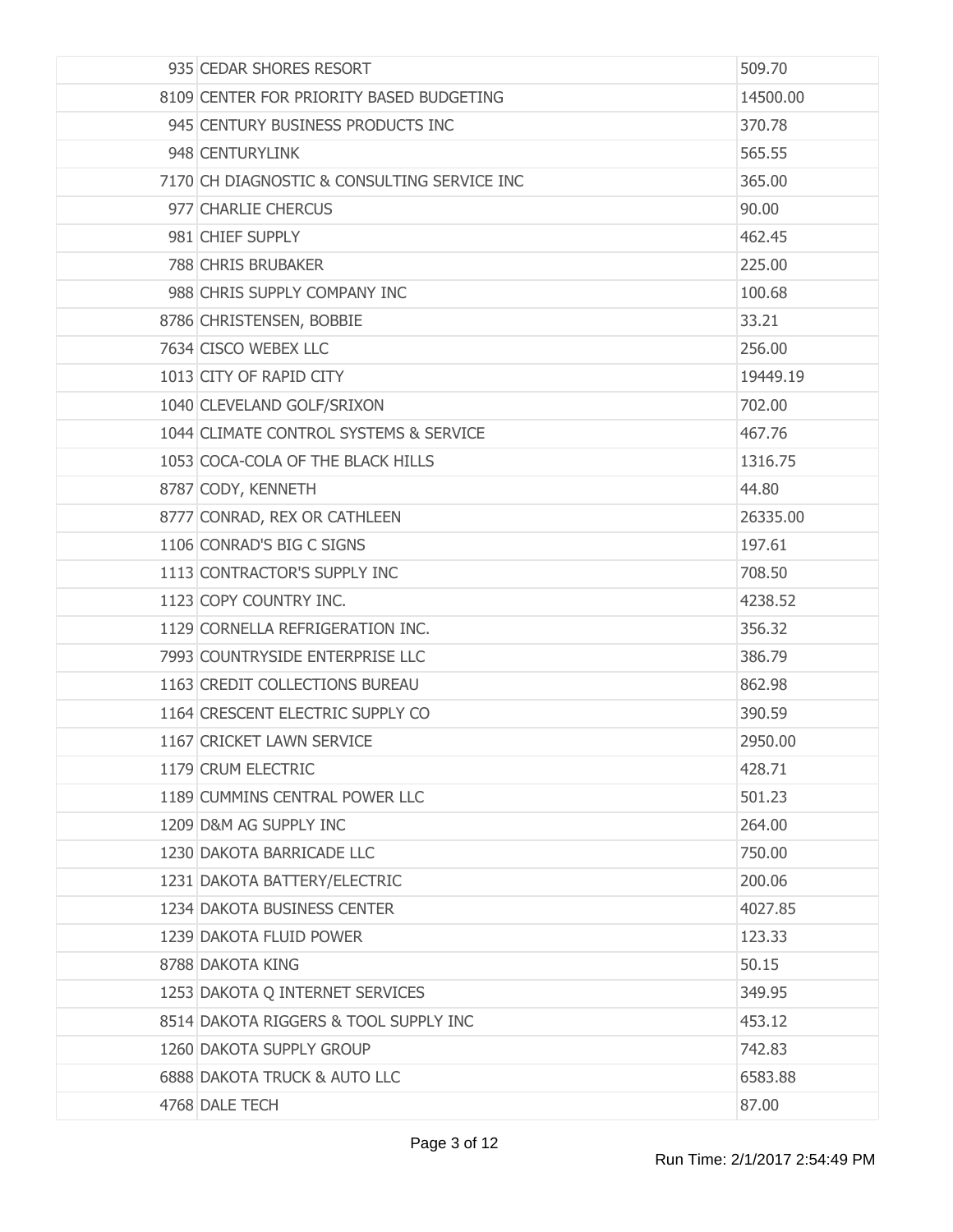| 1267 DALE'S TIRE & RETREADING INC                 | 1410.02   |
|---------------------------------------------------|-----------|
| 2622 DAVID KAHLER                                 | 13.79     |
| 8789 DAYCIA INC                                   | 13.03     |
| 8837 DERKSEN, JEFFREY                             | 255.00    |
| 1359 DIAMOND VOGEL PAINT CTR                      | 5.44      |
| 8790 DILLON, JULES                                | 109.58    |
| 1380 DIVE RESCUE INTERNATIONAL INC                | 604.90    |
| 794 DON BRUMBAUGH                                 | 74.97     |
| 4242 DONNA SCHOENBERNER                           | 3144.00   |
| 4929 DRS TUCKER KUDRNA HOLEC EYE CARE CENTER      | 200.00    |
| 8791 DURR, SAMUEL                                 | 23.91     |
| 1472 E-470 PUBLIC HIGHWAY AUTHORITY               | 10.96     |
| 1491 EDDIES TRUCK SALES & SERVICE                 | 3875.05   |
| 1536 EMERGENCY MEDICAL PRODUCTS INC               | 774.60    |
| 6724 ENGBARTH DIRECTIONAL DRILLING INC            | 226.44    |
| 1556 ENVIRONMENTAL PRODUCTS CO                    | 61.80     |
| 1559 ENVIROTECH SERVICES INC                      | 12974.22  |
| 1574 ESRI INC                                     | 53244.00  |
| 1592 EVERGREEN OFFICE PRODUCTS INC                | 4925.10   |
| 1619 FARMER BROTHERS CO                           | 277.80    |
| 1622 FARMERS SUPPLY CO                            | 208.05    |
| 8792 FARWELL, SHERRY                              | 47.13     |
| 1627 FASTENAL COMPANY                             | 490.74    |
| 1631 FBI NATIONAL ACADEMY ASSOCIATES INC          | 255.00    |
| 1633 FEDERAL EXPRESS CORPORATION                  | 535.68    |
| 1647 FERBER ENGINEERING                           | 69255.43  |
| 1648 FERGUSON ENTERPRISES INC                     | 1037.95   |
| 1675 FIRST AMERICAN TITLE COMPANY OF SOUTH DAKOTA | 129369.18 |
| 1694 FISHER SCIENTIFIC                            | 364.03    |
| 1712 FLEETMATICS USA LLC                          | 800,00    |
| 1728 FMG INC.                                     | 76016.20  |
| 1767 FRED PRYOR SEMINARS                          | 398.00    |
| 1795 FRONTIER AUTO GLASS LLC                      | 45.00     |
| 1799 FRONTIER WATER SERVICE                       | 584.00    |
| 1819 G & R CONTROLS INC                           | 671.84    |
| 1820 G&H DISTRIBUTING INC.                        | 1097.35   |
| 4224 GALE SCHIPKE                                 | 52.64     |
| 8834 GAMBER, DAKOTA                               | 24.00     |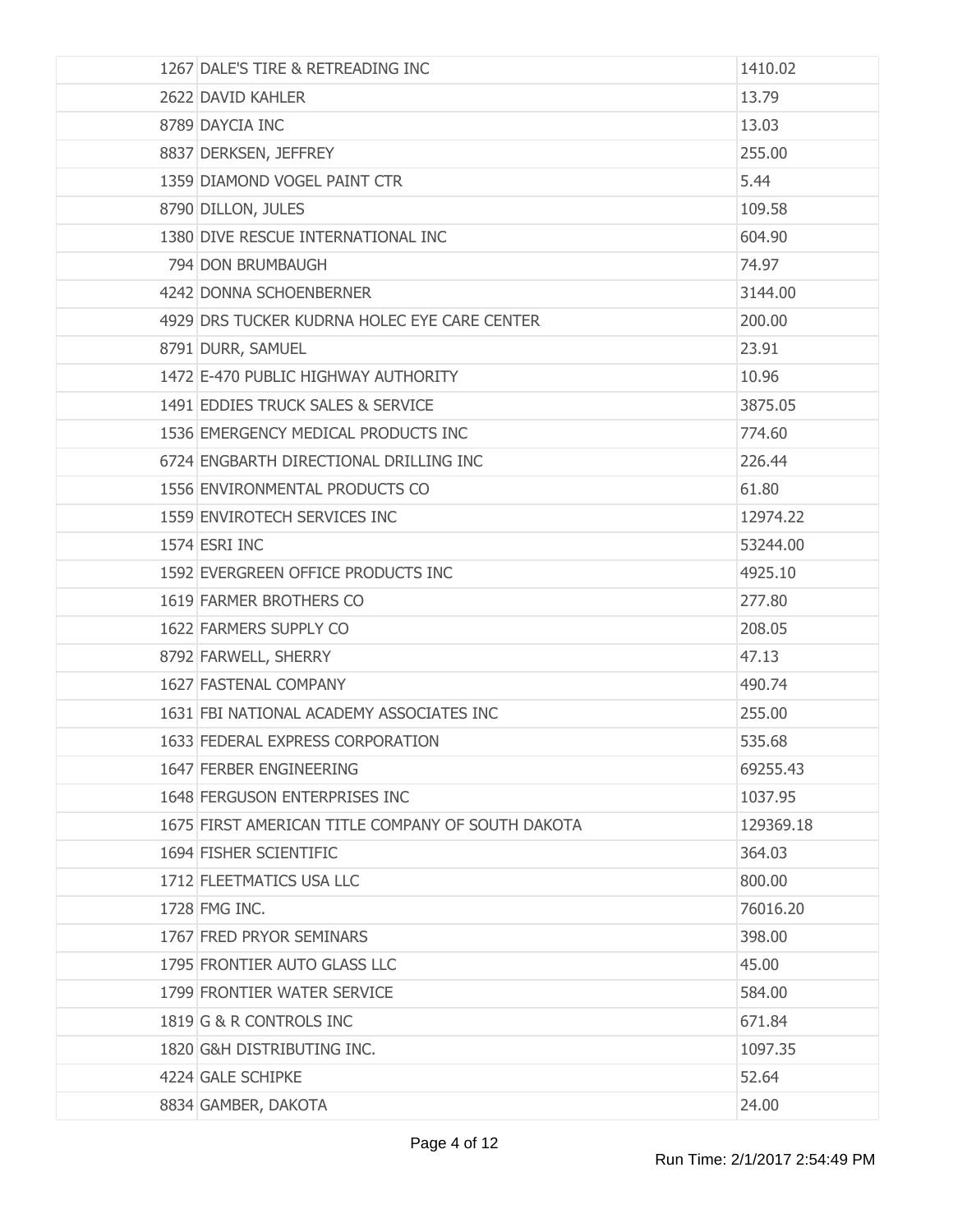| 6744 GEIGER ARCHITECTURE                       | 17316.25  |
|------------------------------------------------|-----------|
| 8793 GISI, LINDA                               | 62.68     |
| 1922 GODFREY BRAKE SERVICE & SUPPLY INC        | 1110.33   |
| 1924 GOLDEN WEST TECHNOLOGIES INC              | 1939.62   |
| 1960 GRANICUS INC                              | 1519.07   |
| 1979 GREAT WESTERN TIRE INC.                   | 5809.17   |
| 2000 GRIMM'S PUMP SERVICE INC                  | 4673.65   |
| 2021 GUARDIAN TRACKING LLC                     | 1469.00   |
| 2044 HACH CO                                   | 578.48    |
| 2049 HAGEN GLASS CO                            | 451.00    |
| 8794 HALL, CARTER                              | 11.23     |
| 8830 HAQUE, KAZI                               | 650.97    |
| 2104 HARDWARE HANK                             | 71.38     |
| 8795 HARNEY LUMBER COMPANY                     | 45.08     |
| 2132 HARVEYS LOCK SHOP INC                     | 291.55    |
| 8827 HATTIG, BRUCE                             | 379.52    |
| 2149 HAWKINS CHEMICAL INC                      | 11622.59  |
| 2158 HD SUPPLY WATERWORKS LTD                  | 4312.62   |
| 2159 HDR ENGINEERING INC                       | 16665.62  |
| 2168 HEARTLAND PAPER CO                        | 166.35    |
| 2173 HEAVY CONSTRUCTOR'S INC                   | 119.01    |
| 2200 HELP! LINE CENTER INC                     | 2000.00   |
| 2207 HENRY SCHEIN INC                          | 154.20    |
| 8796 HEROES MAGIC & SPORTS CARDS               | 21.13     |
| 2243 HIGHMARK INC                              | 177367.04 |
| 2262 HILLS MATERIALS CO                        | 3321.86   |
| 2267 HILLYARD INC. / SIOUX FALLS               | 97.04     |
| 8797 HOKE, SEAN                                | 6.50      |
| 2293 HOLIDAY INN-CITY CENTER                   | 406.00    |
| 2305 HOLSWORTH & SON INC., G.J                 | 22695.00  |
| 7647 HOMESLICE MEDIA GROUP                     | 1800.00   |
| 2361 HUMANE SOCIETY OF THE BLACK HILLS         | 23193.17  |
| 8833 HYDRAULIC SOLUTIONS                       | 573.47    |
| 2396 IMAGINE THAT SCREEN PRINTING & EMBROIDERY | 91.25     |
| 2409 INDOFF INC                                | 1170.37   |
| 8755 INFINITY COMPOSITES                       | 4858.50   |
| 2429 INSTA CHAIN INC                           | 1010.42   |
| 6180 INTERNATIONAL ASSN OF CHIEFS OF POLICE    | 150.00    |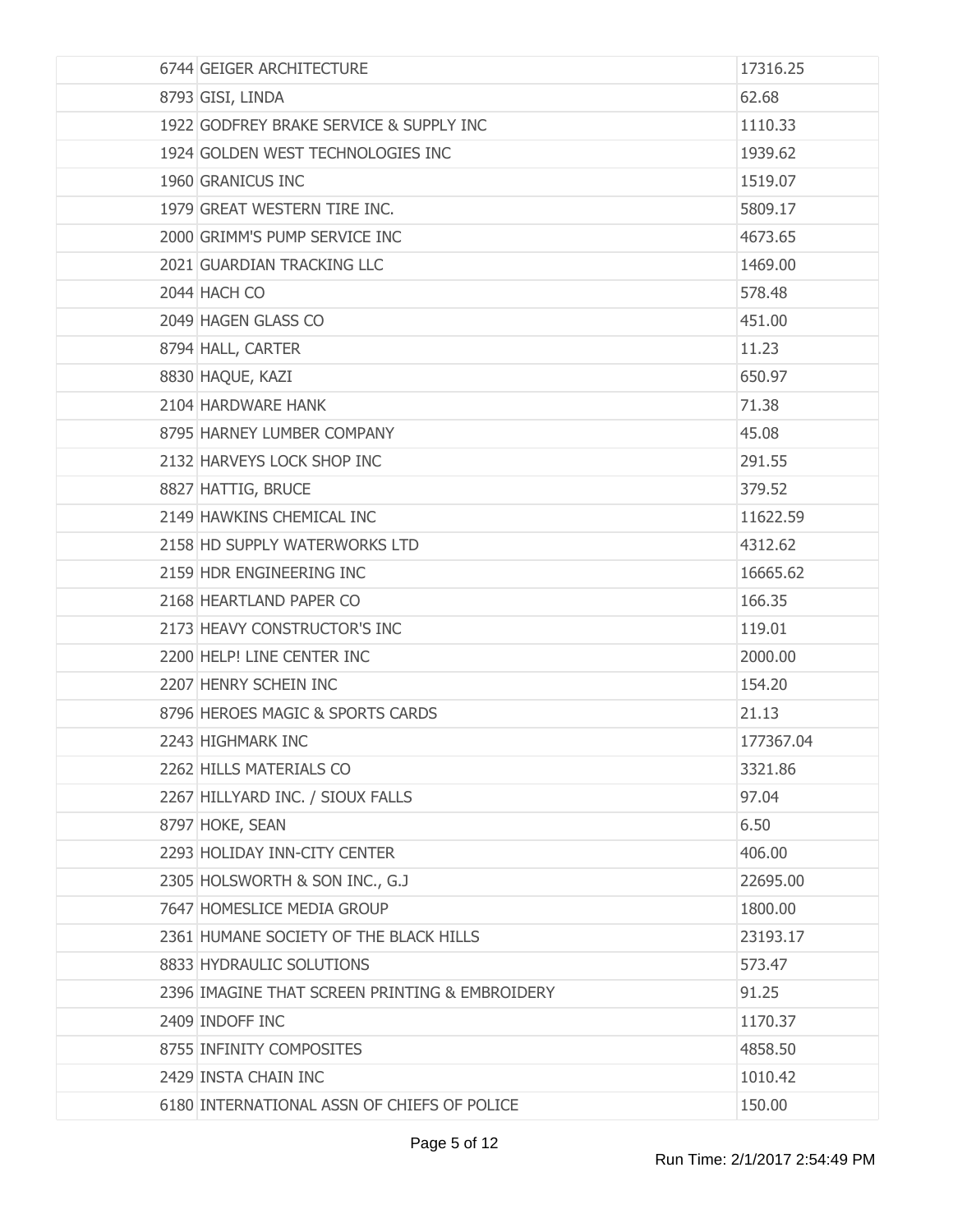| 2439 INTERNATIONAL ASSOCIATION FOR PROPERTY & EVIDENCE | 50.00    |
|--------------------------------------------------------|----------|
| 6811 INTERNATIONAL MUNICIPAL LAWYERS ASSN              | 865.00   |
| 2453 INTERSTATE BATTERIES INC                          | 593.71   |
| 3733 JASON PREBLE                                      | 90.00    |
| 6238 JEFF THAYER                                       | 1850.00  |
| 2512 JENNER EQUIPMENT CO                               | 1472.02  |
| 8735 JEREMY KUIPERS                                    | 10.00    |
| 8798 JIANG, XUE ZHEN                                   | 16.17    |
| 2817 JOEL LANDEEN                                      | 59.00    |
| 505 JOHN BERGLUND                                      | 90.00    |
| 2552 JOHNSON CONTROLS INC                              | 22001.07 |
| 2554 JOHNSON MACHINE INC.                              | 4749.06  |
| 8799 JOHNSON, SCOTT                                    | 82.69    |
| 2583 JOLLY LANE GREENHOUSE                             | 138.98   |
| 848 JON BUXTON                                         | 35.00    |
| 8800 KALLANDER, NICK                                   | 67.27    |
| 2630 KARL'S TV AUDIO APPLIANCE                         | 316.71   |
| 2632 KASSEBURG CANINE TRAINING CENTER                  | 235.00   |
| 2638 KCLO TV                                           | 300.00   |
| 2026 KELLY GUNDERSON                                   | 26.00    |
| 2664 KENNY'S BODY SHOP INC                             | 1960.40  |
| 2679 KIEFFER SANITATION INC                            | 408.46   |
| 2682 KIMBALL MIDWEST                                   | 460.33   |
| 2005 KINSLEY GROOTE                                    | 250.00   |
| 2719 KNECHT HOME CENTER                                | 485.03   |
| 5934 KNOWLEDGENET                                      | 6500.00  |
| 2739 KONE INC                                          | 83.51    |
| 6424 KOOLS, DAN                                        | 28.00    |
| 7877 KOTA-TV                                           | 495.00   |
| 2756 KREISER'S INC                                     | 4024.55  |
| 2772 KT CONNECTIONS INC                                | 7100.00  |
| 7820 KTM DESIGN SOLUTIONS                              | 11886.25 |
| 7946 KXMZ-FM HITS 102.7                                | 400.00   |
| 8745 LANSHACK.COM                                      | 128.16   |
| 2852 LAUNDRY WORLD INC                                 | 15.00    |
| 8801 LE, TAM                                           | 16.48    |
| 2866 LEADSONLINE                                       | 4194.00  |
| 6816 LIBERTY SUPERSTORES                               | 800.48   |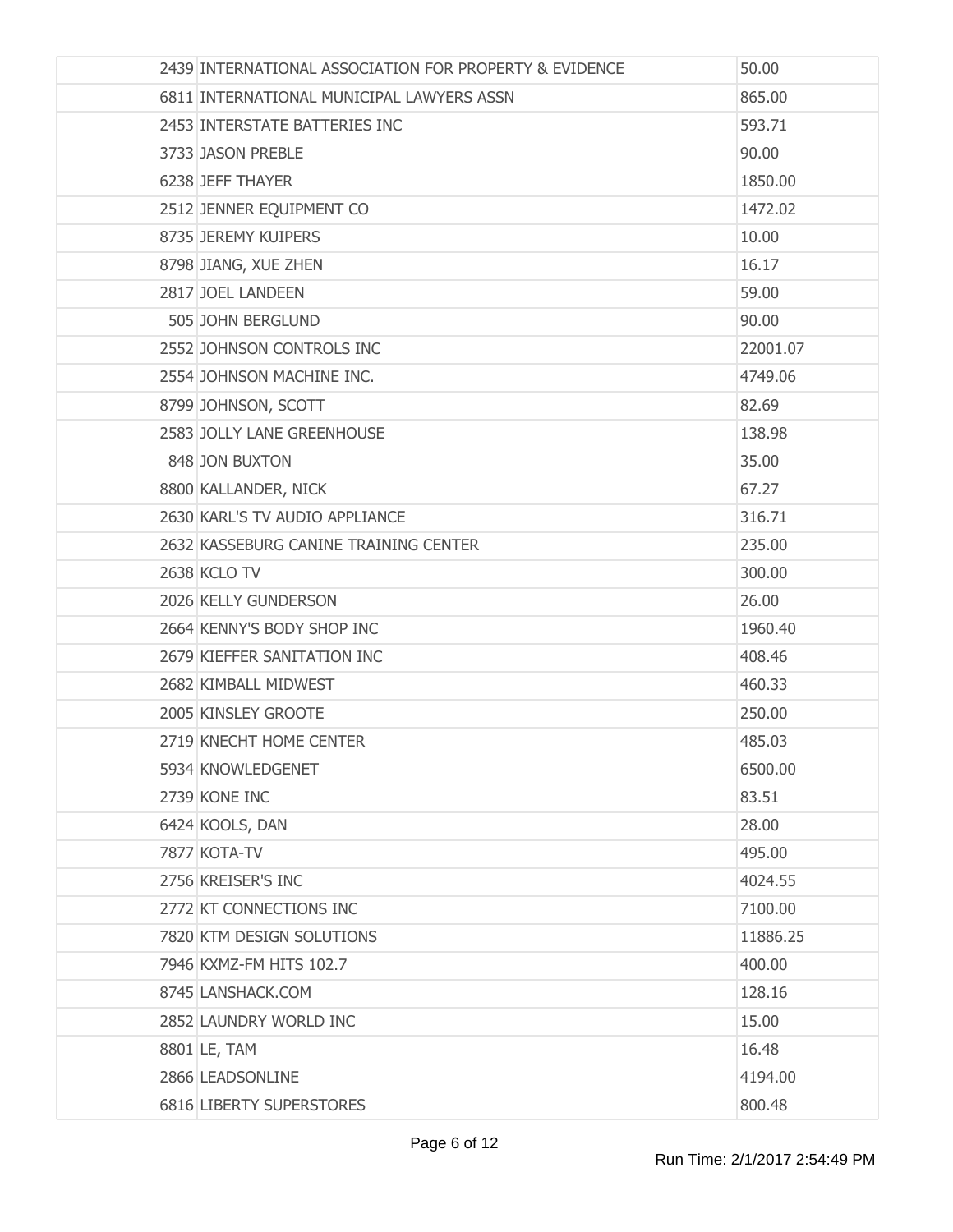| 2935 LIFEWAYS INC                                | 5000.00  |
|--------------------------------------------------|----------|
| 2937 LIGHT & SIREN                               | 409.00   |
| 2938 LIGHTING MAINTENANCE CO                     | 314.79   |
| 2944 LINCOLN AQUATICS                            | 1322.32  |
| 2950 LIND-EXCO                                   | 40844.00 |
| 2951 LIND-EXCO INC                               | 58469.66 |
| 7533 LOGIN/IACP NET                              | 1225,00  |
| 6880 M & W TOWING AND RECOVERY                   | 147.50   |
| 3036 M G OIL CO                                  | 2475.67  |
| 3063 MAINLINE CONTRACTING                        | 2244.67  |
| 3084 MARCO INC                                   | 43.02    |
| 3810 MARK RADERSCHADT                            | 90.00    |
| 2746 MARTIN KOST                                 | 124.14   |
| 6493 MATCO TOOLS                                 | 47.25    |
| 3115 MATHESON TRI-GAS INC                        | 1184.91  |
| 3117 MATHISON COMPANY                            | 319.00   |
| 2684 MATT KIMBALL'S GOLF SHOP                    | 2462.11  |
| 3164 MCKIE FORD INC                              | 520.72   |
| 3191 MEDICAL WASTE TRANSPORT INC                 | 262.04   |
| 3208 MENARDS                                     | 2466.79  |
| 3242 MIDCONTINENT COMMUNICATIONS                 | 9135.40  |
| 8802 MIDCONTINENT COMMUNICATIONS                 | 93.38    |
| 3243 MIDCONTINENT TESTING LABS INC               | 3046.04  |
| 3253 MIDSTATE ORGANIZED CRIME INFORMATION CENTER | 300.00   |
| 6446 MIDWEST MINI MELTS                          | 1500.00  |
| 7980 MIDWEST UNDERGROUND                         | 143.05   |
| 3262 MIDWESTERN MECHANICAL RAPID INC             | 630.00   |
| 8803 MILLER, PATRICIA                            | 40.73    |
| 3279 MILLIMAN                                    | 3656.50  |
| 8804 MINER, HOLLI                                | 45.08    |
| 3321 MONTANA DAKOTA UTIL CO                      | 670.75   |
| 8805 MOORE, PAULA                                | 39.54    |
| 3353 MOTION INDUSTRIES INC                       | 1713.16  |
| 3360 MOUNTAIN PLAINS AUDIOLOGY                   | 69.00    |
| 8806 MURRAY, PAM                                 | 30.22    |
| 3424 NATIVE SUN NEWS                             | 270.00   |
| 3464 NETWORK CONSULTING SERVICES INC             | 31504.00 |
| 3469 NEVE'S UNIFORM INC                          | 3809.28  |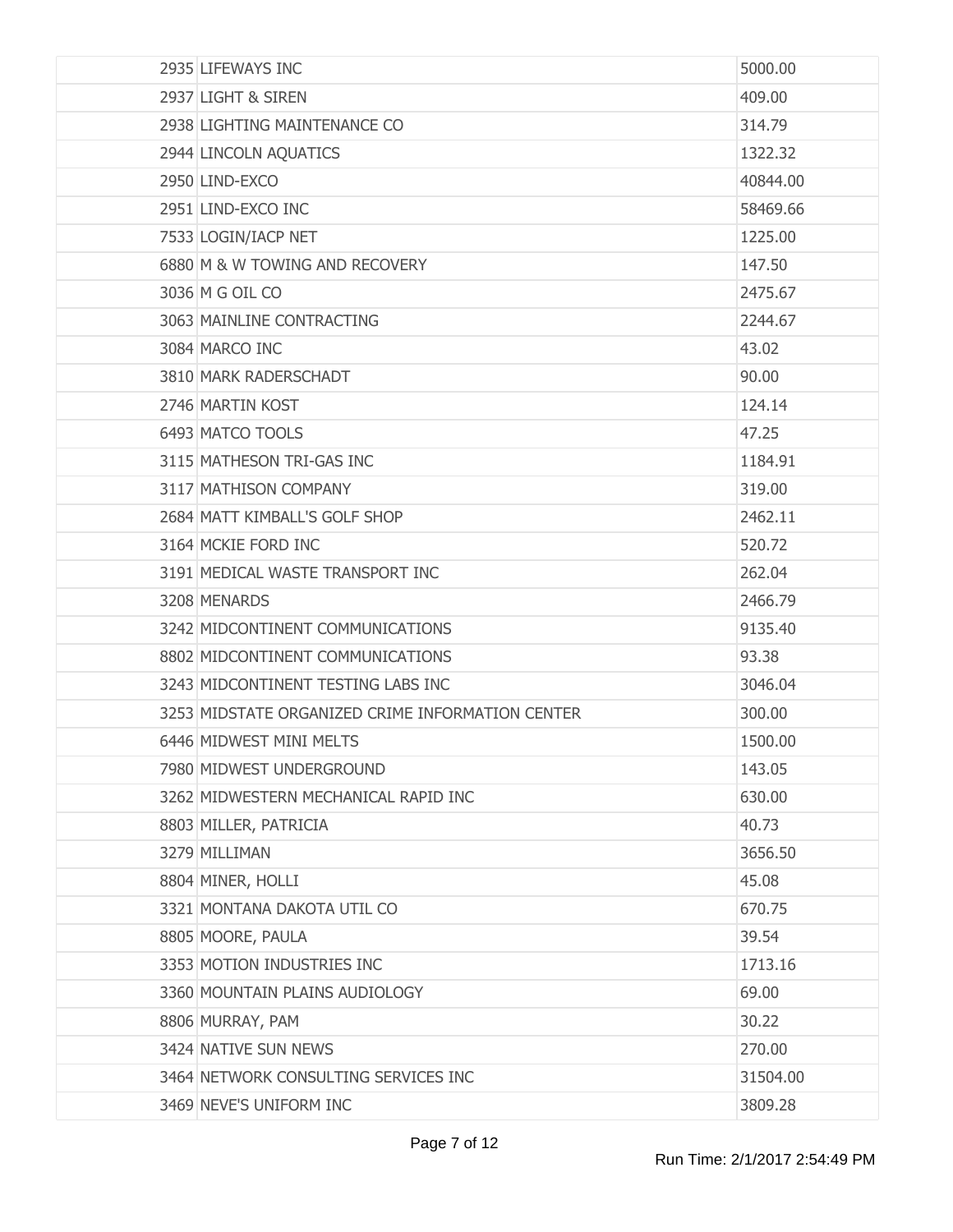| 3473 NEW ENGLAND SPORTS SALES       | 2436.12   |
|-------------------------------------|-----------|
| 8807 NISHIZUKA, CHAD                | 61.19     |
| 3508 NOONEY & SOLAY LLP             | 41505.23  |
| 3517 NORTH CENTRAL SUPPLY INC       | 30.00     |
| 3522 NORTHERN BALANCE & SCALE INC   | 126.00    |
| 3525 NORTHERN TRUCK EQUIPMENT CORP  | 1795.60   |
| 3530 NORTHWEST PIPE FITTINGS INC    | 9976.57   |
| 3542 NWE MANAGEMENT                 | 302.96    |
| 7542 ODDEN, SARA                    | 52.64     |
| 6586 OFFICE PRIDE BILLING SERVICES  | 67.50     |
| 3566 OFFICEMAX INCORPORATED         | 9.96      |
| 3588 OLSON TOWING                   | 505.00    |
| 3594 OLSON'S PEST                   | 150.00    |
| 3604 O'REILLY AUTO PARTS            | 52.46     |
| 8808 OSSENFORT, DON                 | 31.24     |
| 3618 OVERHEAD DOOR CO. OF RC        | 310.72    |
| 6402 PACER SERVICE CENTER           | 20.20     |
| 3625 PACIFIC STEEL & RECYCLING INC  | 184.59    |
| 3660 PARKWAY CAR WASH INC           | 159.50    |
| 3670 PARTY DIRECT                   | 254.83    |
| 4696 PAULINE SUMPTION               | 203.48    |
| 3690 PEAK-RYZEX INC                 | 1171.20   |
| 3601 PENNINGTON COUNTY              | 187530.57 |
| 5685 PEOPLEFACTS LLC                | 60.93     |
| 2928 PETE LIEN & SONS INC           | 81.20     |
| 8821 PETERSEN CUSTOM BUILDERS       | 9000.00   |
| 5450 PETERSON PACIFIC CORP          | 1179.99   |
| 5478 PHILIPS MEDICAL SYSTEMS        | 446.60    |
| 5486 PHOTOGRAPHY BY US              | 400.00    |
| 5497 PIONEER BANK & TRUST           | 6218.45   |
| 3704 PONDEROSA SPORTSWEAR           | 388.16    |
| 3721 POWER DMS                      | 5190.00   |
| 3722 POWER HOUSE HONDA              | 705.98    |
| 3736 PRECISION FORMS & GRAPHICS INC | 769.30    |
| 3737 PRECISION MECHANICAL LLP       | 235.50    |
| 3742 PRESSURE SERVICE INC.          | 886.32    |
| 3750 PRINT MARK-ET                  | 269.75    |
| 3761 PROMOTION REHABILITATION       | 120.00    |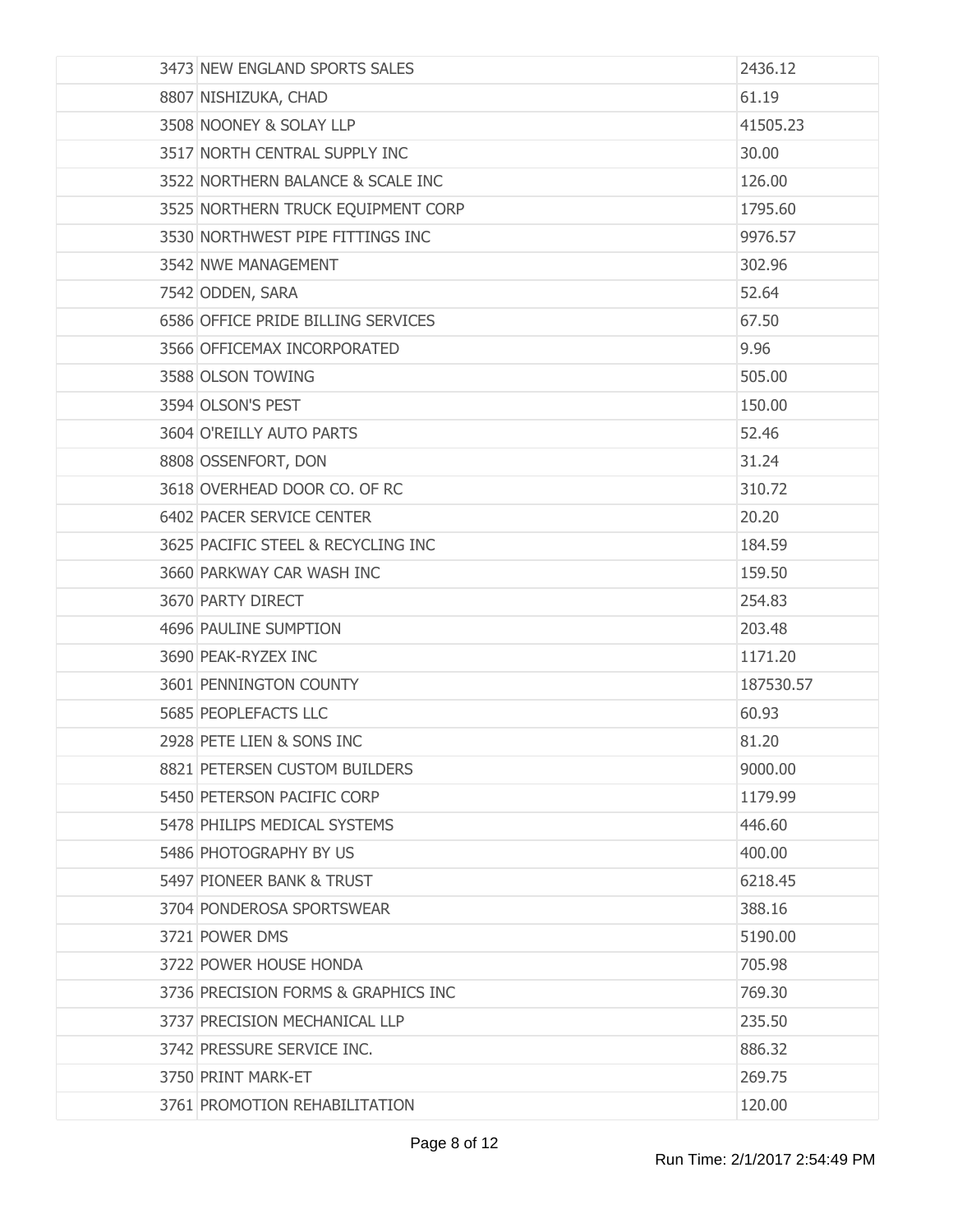| 7323 PROVANTAGE LLC                         | 204.00    |
|---------------------------------------------|-----------|
| 3809 RABE ELEVATOR                          | 1284.73   |
| 7284 RANDY FROM REDS                        | 253.00    |
| 8809 RANSBARGER, DAMON                      | 35.03     |
| 7639 RAPID BROADCASTING COMPANY             | 665.00    |
| 3843 RAPID CHEVROLET CO INC.                | 214.60    |
| 3845 RAPID CITY AREA CHAMBER OF COMMERCE    | 25.00     |
| 3848 RAPID CITY AREA SCHOOL DIST 51-4       | 4594.63   |
| 3849 RAPID CITY ARTS COUNCIL                | 1402.33   |
| 3853 RAPID CITY CHILDREN'S CHORUS           | 350.00    |
| 3858 RAPID CITY CONVENTION & VISTORS BUREAU | 145200.02 |
| 3863 RAPID CITY JOURNAL - ADVERTISING       | 4257.61   |
| 3866 RAPID CITY MEDICAL CENTER              | 1743.80   |
| 3884 RAPID CONSTRUCTION CO                  | 56681.87  |
| 3894 RAPID REFRIGERATION                    | 705.44    |
| 3898 RAPID TOWING                           | 100.00    |
| 8810 RAY, BRYAN                             | 32.66     |
| 3934 RCS CONSTRUCTION INC.                  | 332047.57 |
| 3938 RDO EQUIPMENT CO                       | 1992.28   |
| 3950 RECORD STORAGE SOLUTIONS INC           | 351.25    |
| 3958 RED WING SHOE STORE                    | 2860.48   |
| 6322 REEDE CONSTRUCTION INC                 | 40244.35  |
| 4040 RICOH USA                              | 725.95    |
| 8756 RIPPLETREE LANDSCAPING                 | 100.00    |
| 4061 ROBERT SHARP & ASSOCIATES              | 1960.00   |
| 1805 ROGER FRYE'S PAINT & SUPPLY INC        | 221.90    |
| 4092 ROSCOS MOTORCYCLE & ATV                | 246.92    |
| 8646 ROSENBAUER SOUTH DAKOTA LLC            | 292110.00 |
| 4125 RUNNINGS SUPPLY INC                    | 1945.43   |
| 4137 RUSHMORE PLAZA CIVIC CENTER            | 4682.49   |
| 4163 SAFETY KLEEN CORP                      | 385.57    |
| 4182 SAM'S CLUB                             | 2047.86   |
| 4194 SANITATION PRODUCTS INC                | 411.83    |
| 2102 SARAH HANZEL                           | 59.00     |
| 4311 SELECT CONSTRUCTION                    | 37.00     |
| 4330 SERVALL UNIFORM/LINEN CO INC           | 1234.61   |
| 4332 SESAC INC                              | 1292.00   |
| 3777 SETH PURCELLA                          | 83.00     |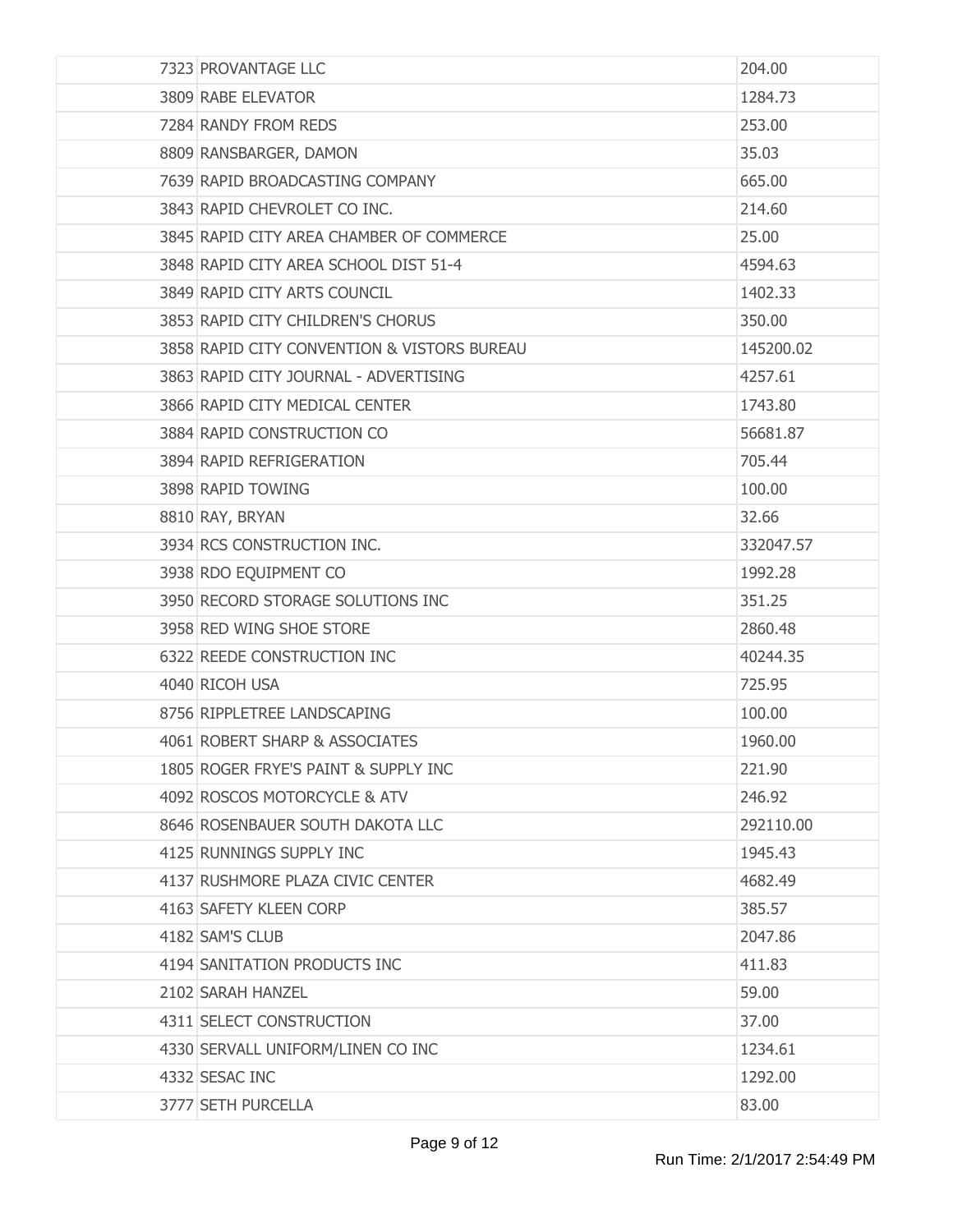| 8726 SETON                                          | 997.07   |
|-----------------------------------------------------|----------|
| 4352 SHEEHAN MACK SALES & EQUIP. INC.               | 2683.51  |
| 4359 SHERWIN-WILLIAMS COMPANY                       | 52.48    |
| 4366 SHOENER MACHINE & TOOL INC                     | 38.85    |
| 4388 SIGN EXPRESS                                   | 25.00    |
| 4405 SIMPSON'S PRINTING                             | 1437.50  |
| 4419 SITEWORKS                                      | 687.47   |
| 4431 SKYLINE ENGINEERING                            | 2352.50  |
| 6758 SKYLINE SIGNS & LIGHTING                       | 1457.37  |
| 4465 SNAP ON TOOLS                                  | 64.75    |
| 4489 SOURCE EQUIPMENT                               | 1061.78  |
| 4492 SOUTH DAKOTA ARBORISTS ASSOC                   | 744.00   |
| 4496 SOUTH DAKOTA BRD OF OPERATOR CERTIFICATION     | 126.00   |
| 4498 SOUTH DAKOTA BUILDING OFFICIALS' ASSOC         | 250.00   |
| 4500 SOUTH DAKOTA CHAPTER APWA                      | 300.00   |
| 4511 SOUTH DAKOTA GOVERNMENTAL HUMAN RESOURCE ASSOC | 75.00    |
| 4517 SOUTH DAKOTA MUNICIPAL ATTORNEY'S ASSOCIATION  | 175.00   |
| 4518 SOUTH DAKOTA MUNICIPAL LEAGUE                  | 142.00   |
| 4519 SOUTH DAKOTA ONE CALL                          | 296.66   |
| 4522 SOUTH DAKOTA PLANNERS ASSOCIATION              | 350.00   |
| 4523 SOUTH DAKOTA POLICE CHIEFS' ASSOCIATION        | 380.28   |
| 4532 SOUTH DAKOTA SCHOOL OF MINES & TECHNOLOGY      | 158.36   |
| 4541 SOUTH DAKOTA STREET MAINTENANCE ASSOCIATION    | 35.00    |
| 4545 SOUTH DAKOTA WATER & WASTEWATER                | 250.00   |
| 4564 SPERLICH CONSULTING                            | 20186.07 |
| 2332 STAN HOUSTON EQUIP CO INC                      | 1911.20  |
| 4599 STAPLES ADVANTAGE                              | 689.18   |
| 4603 STATE BAR                                      | 2450.00  |
| 4504 STATE OF SOUTH DAKOTA                          | 64226.02 |
| 4671 STRIDER SPORTS INTERNATIONAL                   | 17.50    |
| <b>4684 STURDEVANT'S AUTO PARTS</b>                 | 571.37   |
| 4685 STURDEVANT'S REFINISH SUPPLY CENTER            | 88.88    |
| 4695 SUMMIT SIGNS & SUPPLY INC                      | 125.00   |
| 4765 TDG COMMUNICATIONS INC                         | 65.00    |
| 4767 TECH SALES COMPANY                             | 207.00   |
| 4771 TECHNOLOGY CENTER                              | 59.99    |
| 4776 TELECOM RECOVERY                               | 165.00   |
| 4011 THE REPAIR SHOP INC                            | 416.45   |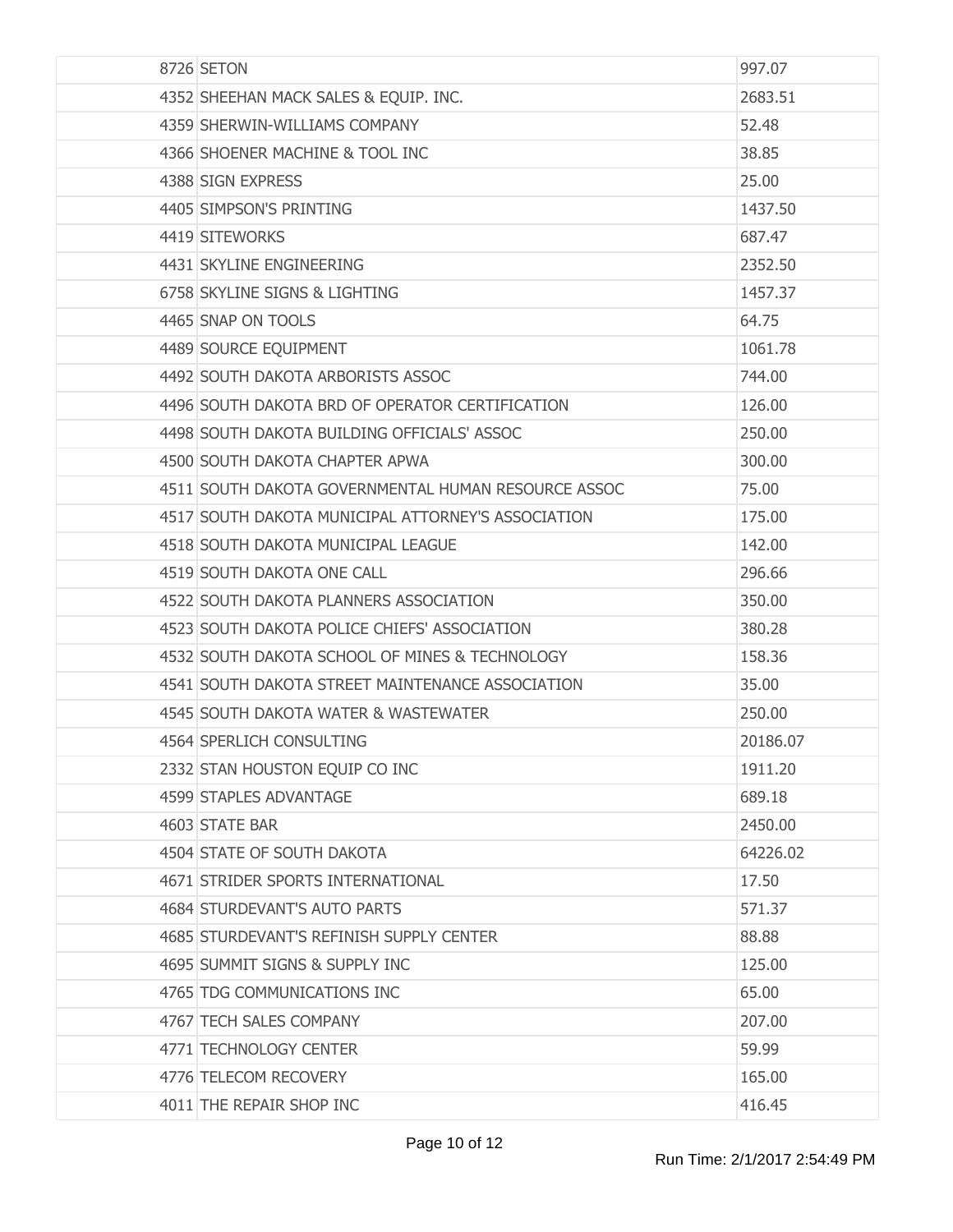| 8820 THECO, INC                         | 709875.00 |
|-----------------------------------------|-----------|
| 4805 THOMAS AUTO SERVICE                | 225.00    |
| 8811 THOMAS, CINDY                      | 49.28     |
| 8812 THOMPSON, ROGER                    | 45.88     |
| 4817 THOMSON REUTERS - WEST             | 1222.29   |
| 8813 THUNDER HAWK, MARTIN               | 38.40     |
| 1271 TIM DALY                           | 90.00     |
| 4845 TIME EQUIP. RENTAL & SALES INC.    | 199.93    |
| 4852 TITAN MACHINERY                    | 2192.61   |
| 3694 TODD PECKOSH                       | 52.64     |
| 8034 TOM'S T'S                          | 144.00    |
| 4870 TOW PROS                           | 108.00    |
| 4889 TRAVELERS                          | 1728.00   |
| 4907 TRI-TECH FORENSICS INC             | 1604.47   |
| 4925 TSP INC                            | 18965.00  |
| 4944 TWILIGHT FIRST AID & SAFETY SUPPLY | 1107.40   |
| 4952 TYLER TECHNOLOGIES INC             | 9037.50   |
| 7650 TYRRELL TIRES INC                  | 480.00    |
| 4964 UNIFORM CENTER                     | 261.40    |
| 4979 UNIVERSAL ATHLETIC                 | 555.00    |
| 4982 UPPER DECK ARCHITECTS INC          | 1952.10   |
| 8814 URBAN CITY                         | 90.19     |
| 4997 US GOLF ASSOCIATION                | 110.00    |
| 5003 USA BLUE BOOK                      | 609.73    |
| 5014 VALLEY SWEEPING                    | 90.00     |
| 5039 VANWAY TROPHY & AWARD              | 259.50    |
| 6415 VAST BUSINESS                      | 9156.10   |
| 5053 VERIZON WIRELESS                   | 19273.89  |
| 5064 VIDEO SERVICES OF AMERICA          | 176.61    |
| 8815 WAGNER, CATRINA                    | 77.94     |
| 5118 WALMART COMMUNITY                  | 1246.76   |
| 5129 WARNE CHEMICAL & EQUIP.            | 1864.99   |
| 5142 WATERTREE INC                      | 28.00     |
| 6218 WEEKS, AARON                       | 90.00     |
| 5184 WELLS FARGO EQUIPMENT FINANCE      | 32564.13  |
| 5197 WEST RIVER BEVERAGE INC            | 230.50    |
| 5200 WEST RIVER INTERNATIONAL INC.      | 6826.15   |
| 5202 WEST RIVER WELDING & MACHINE       | 260.00    |